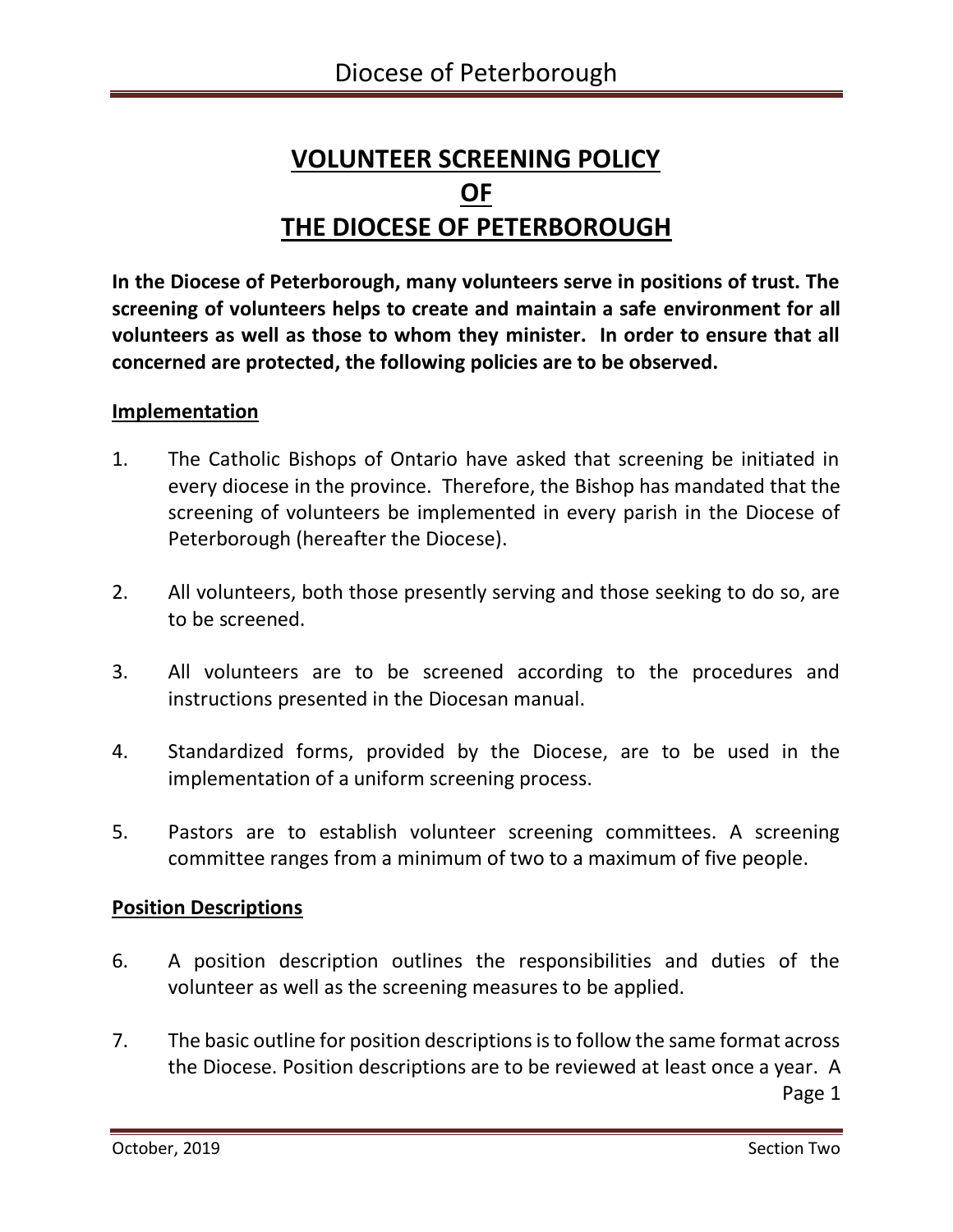comment section is available to clarify minor changes to the role description. If there is a major change to the position description, the revision of the position description should be made in consultation with the Diocesan Screening Committee.

8. Position descriptions for ministries that involve youth under 18 must include under Skills and Qualifications 'knowledge, understanding and compliance with the Child, Youth and Family Act 2017', and comply with the reporting abuse procedures outlined in the "Responsible Faith Ministry, Volunteer Guidelines".

# **Determining the Risk**

- 9. All positions within a given ministry are to be assessed for the level of risk involved. The level of screening of a volunteer position must meet the level of risk associated with that ministry. When there is doubt as to the level of risk, the Parish Volunteer Screening Committee should consult with the Diocesan Screening Committee.
- 10. All ministries that involve children and youth under 18 are to be considered high risk.
- 11. Volunteers who are active in more than one ministry are to be screened for the position with the highest level of risk. When the volunteer moves from a low risk position to a higher risk level, he or she is to be screened again according to the higher risk level.

### **Forms**

- 12. Each volunteer is to complete a volunteer information form.
- 13. For low risk ministry positions, the ministry leaders or coordinators of the particular ministry are to be responsible for the completion and collection of these forms.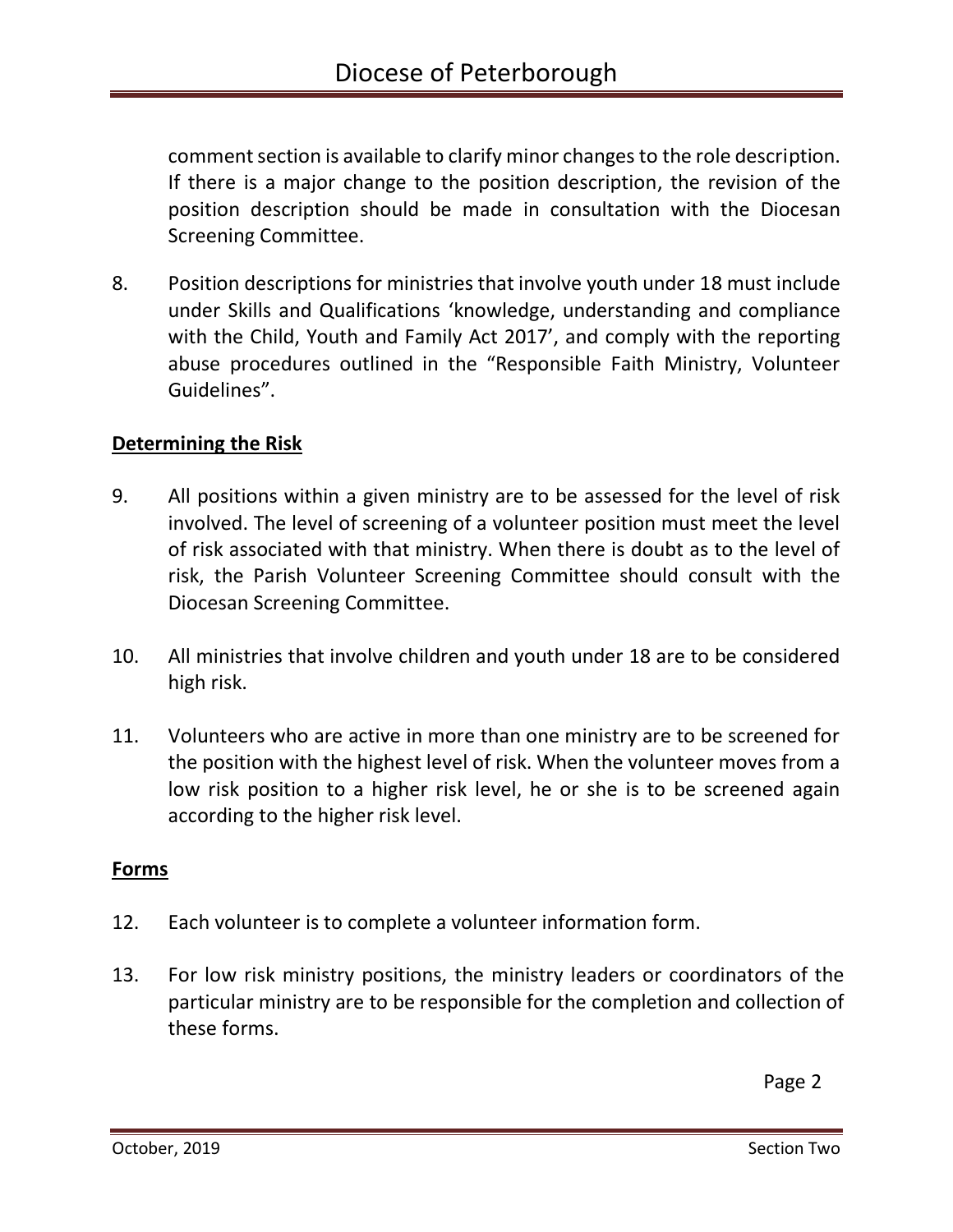- 14. For medium and high risk positions, the screening committee is responsible for the completion and collection of all applicable forms.
- 15. All forms are to be maintained in a confidential file in the parish.

#### **Interviews**

- 16. An interview is to be conducted for all volunteers in medium and high risk positions.
- 17. A minimum of two people from the screening committee conduct the interview.
- 18. A record of the interview is to be documented and kept in the volunteer's confidential file.

#### **Reference Checks**

- 19. At least two reference checks are to be conducted by the Parish Screening Committee for all volunteers in medium and high risk positions.
- 20. The volunteer is to sign a consent form permitting the Parish Screening Committee to contact the references. Only the person's named as references are to be contacted.
- 21. The result of a reference check is to be documented and kept in the volunteer's confidential file.
- 22. In situations where a doubt arises as to the suitability of a person for a ministry, the pastor is to make the final decision.

### **Police Records Checks**

23. An Enhanced Police Information Check (EPIC) is required for all those volunteering in high risk positions.

**Page 3** Page 3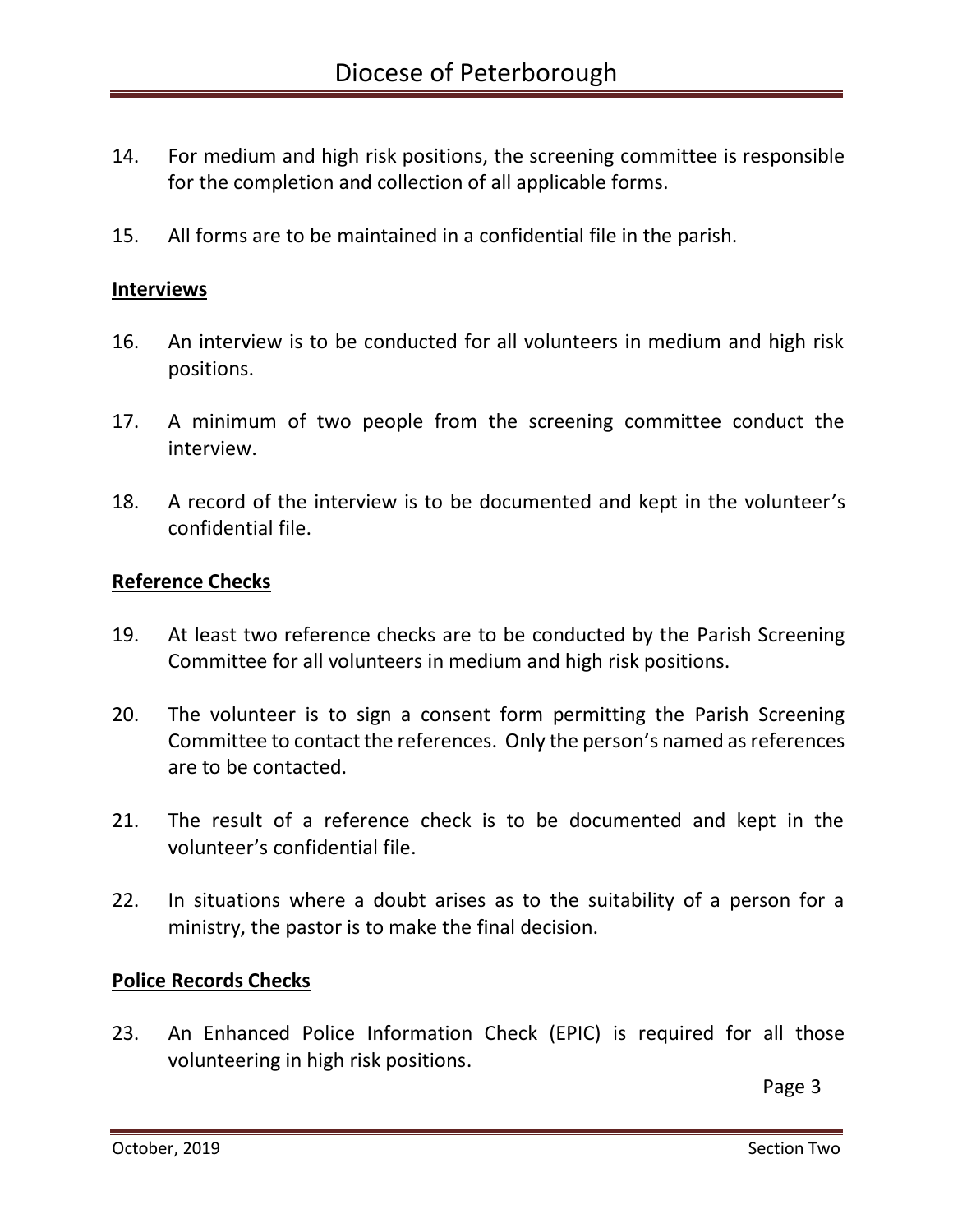- 24. The Enhanced Police Information Check (EPIC) must be an original and requested by the parish.
- 25. The Enhanced Police Information Check (EPIC) are to be reviewed by two people, the pastor and a member of the screening committee.
- 26. If the volunteer decides not to agree to an Enhanced Police Information Check (EPIC), the parish cannot accept this volunteer for a high-risk position.
- 27. A criminal conviction does not automatically exclude an applicant from volunteering in a particular ministry. Only convictions which would be directly relevant to the position applied for would prevent the applicant from volunteering in the position.
- 28. If an Enhanced Police Information Check (EPIC) is read as NOT CLEAR the Diocesan Screening Committee will request that the volunteer obtain a Police Records Check from their local police department. The volunteer must present a recent (within 60 days) original Police Records Check to the Volunteer Screening Committee. The Volunteer Screening Committee will consult with the pastor before the volunteer is accepted into a position.
- 29. The parish will assume the cost of conducting an Enhanced Police Information Check (EPIC).
- 30. A volunteer who leaves the ministry for one year or longer is required to provide a new Enhanced Police Information Check (EPIC).
- 31. Offence Declarations are to be completed every year for volunteers involved in high risk ministries. They are to be treated as confidential and stored with the police records check.
- 32. A current Enhanced Police Information Check (EPIC) will be requested of a volunteer every 5 years.

Page 4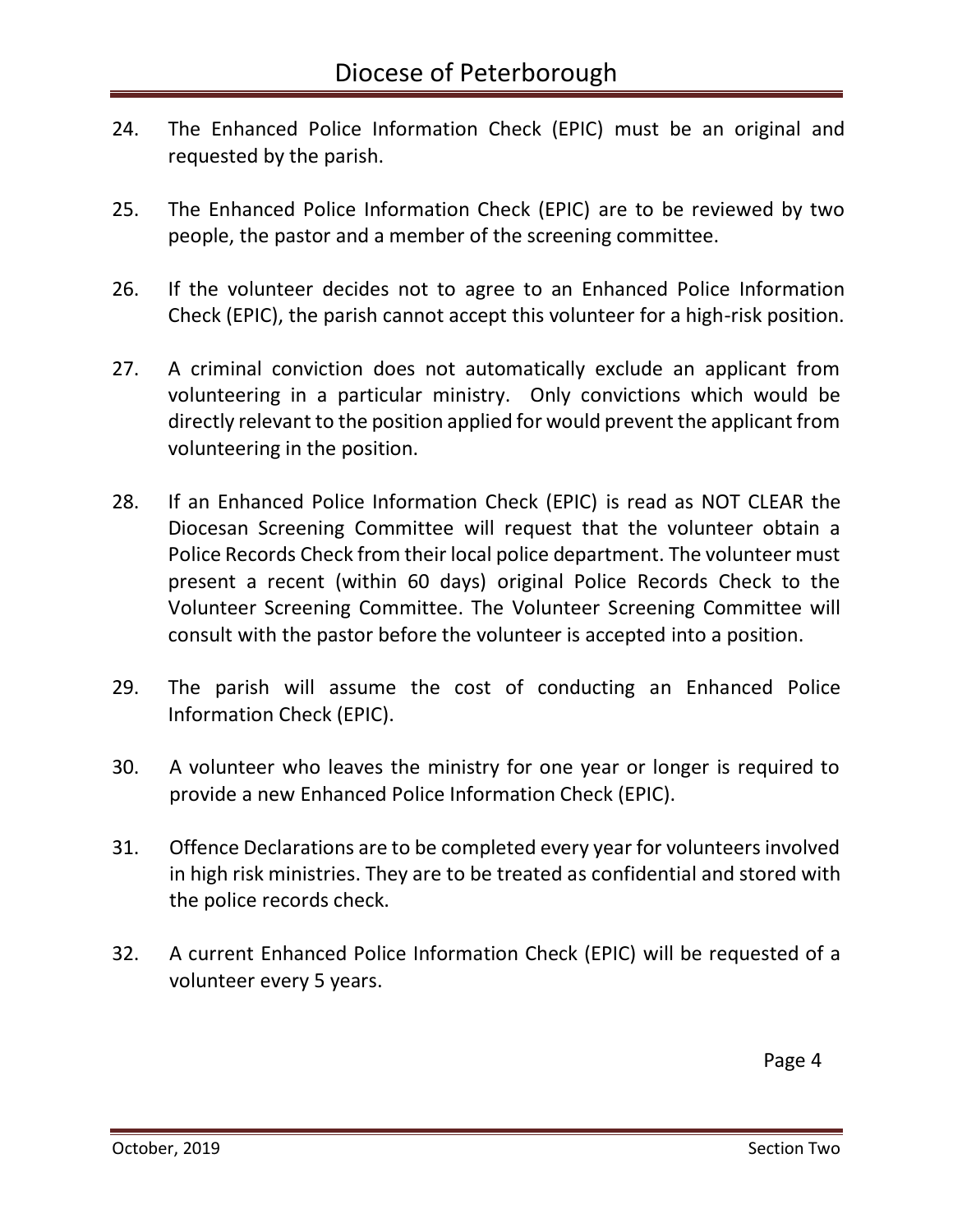# **Record Keeping and Confidentiality**

- 33. Personal information obtained either verbally or in writing will be kept confidential.
- 34. Information gathered for the purpose of screening is accessible only to the volunteer applicant, the pastor and the parish screening committee members. Information is to be kept in a secured filing system in the parish.
- 35. The list of current volunteers in each ministry is to be updated at least once a year.
- 36. The files of current volunteers should be reviewed annually to find out if the information is correct. The volunteers or the ministry leaders are responsible for informing the screening committee of any changes in personal information and changes in ministry.
- 37. The files of the volunteers that are no longer volunteering, are to be pulled from the active files, dated as to the day they left active ministry (or as close to it as possible) and stored in a confidential inactive file. This record is to be maintained in perpetuity.

### **Orientation and Training**

- 38. All current and new volunteers must participate in an orientation session. The sessions are to be offered at least once a year.
- 39. All volunteers are to receive a copy of the Responsible Faith Ministry Volunteer Guidelines 2019). The screening committee is responsible for providing every volunteer with a copy.
- 40. Volunteers are to be given appropriate training to perform their duties without putting themselves or others at risk.
- 41. When orientation and training have been completed, the screening committee will document this on the volunteer's file on Form 1010 (Yellow). **Page 5** Page 5